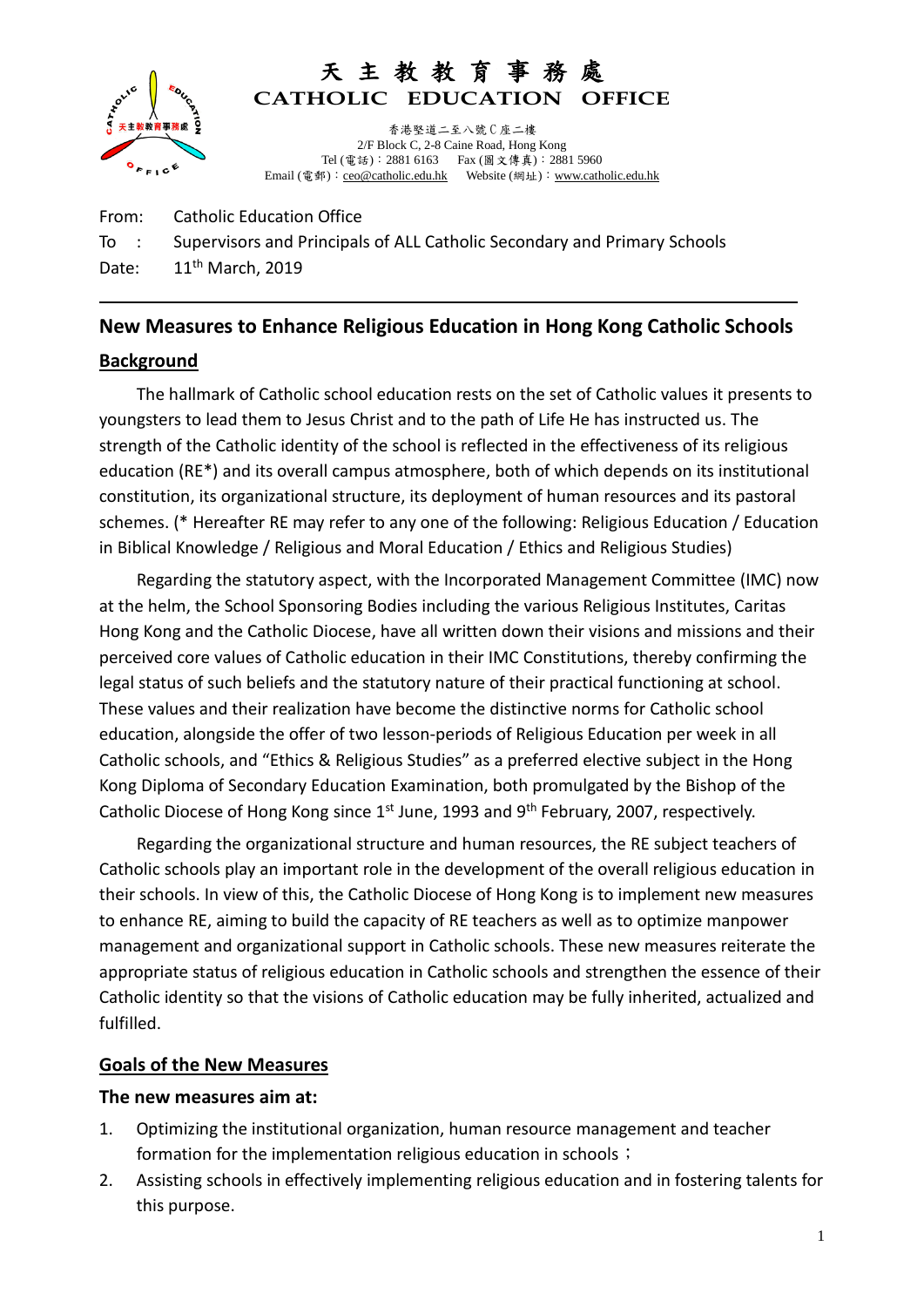## **The outline of the new measures and their applicability**

- **A. All Catholic primary and secondary schools are requested to implement the following three new measures to enhance religious education according to the prescribed time schedule.**
	- 1. RE lessons should be allocated to only those teachers assigned especially to teach the subject;
	- 2. RE teachers should first complete a relevant teacher development program recommended by the Catholic Diocese of Hong Kong before they start teaching or continue to teach the subject;
	- 3. The schools should each set up a specialized post of Religious Education Coordinator.

### **B. Target group of the new measures**

- 1. All three new measures above are applicable only to full-time RE teachers of Catholic schools in Hong Kong.
- 2. The second new measure above is not applicable, for the time being, to RE teachers who have not yet mastered Cantonese.

### **Details of the New Measures**

## **A. The First New Measure: RE lessons should only be assigned to teachers especially responsible for teaching the subject.**

**1. Current number of RE subject teachers in schools**

According to the school questionnaire survey held in December 2016 (as tabulated below), in some schools, especially primary schools, the teaching load of RE lessons tended to be scattered among teachers. The number of teachers involved was large, and the number of RE lessons taken up by each teacher was much fewer. In general, the time and energy put in by teachers for RE lesson preparation and for the development of the subject was not as much as that put in other main subjects. This is unfavorable to the long-term development of the RE subject.

|           | $<$ 5 teachers          | > 10 teachers | Average No.<br>of teachers | Average No. of RE lessons taught<br>by each teacher per week or cycle |
|-----------|-------------------------|---------------|----------------------------|-----------------------------------------------------------------------|
| Primary   | 30% of schools surveyed | 12 schools    | 6.6                        | 5.5 lessons                                                           |
| Secondary | 72% of schools surveyed | 1 school      | 4.6                        | 11.2 lessons                                                          |

### 2. **New Measure:**

The teaching of the RE subject in primary and secondary schools should be assigned to a special group of responsible teachers, who thus will have more energy and time to plan for the development of the subject, and to participate in continual professional development for individual teachers of the subject.

- i. In general RE lessons should preferably constitute about one third of the teaching load of an RE teacher;
- ii. In principle, RE teachers should only teach RE and one other subject;
- iii. There should be adequate and sound reason for the Principal to assign a third subject to an RE teacher;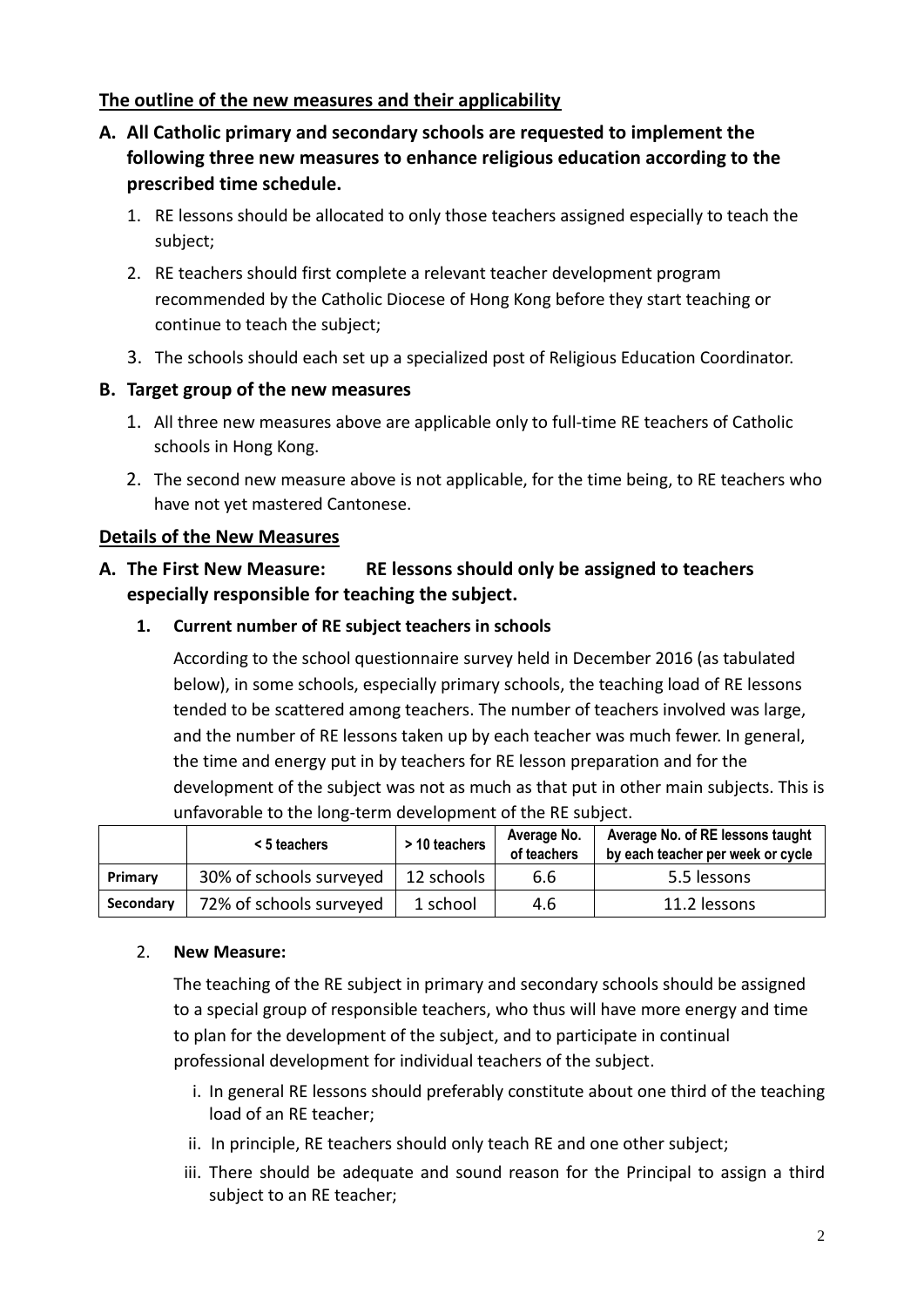- iv. Regarding the appropriate total number of RE teachers in individual schools, a reference table is provided in the appendix (i.e., Item A in the Appendix);
- v. Schools offering RE as an elective subject in the Diploma for Secondary Education Examination may provide more RE teachers as needs arise;
- vi. Catholic teachers not assigned to teach RE should contribute to the planning and organizing of religious activities to strengthen the work of the Religious Education Team in the school;
- vii. RE teachers should be in close contact with one another and form a small religious/faith community with all other Catholic colleagues in the school. They should meet regularly for religious activities and cooperate closely to create and enhance a Catholic religious atmosphere in the school;
- viii. The first five years from the effective date of the new measures will be designated as the transition period. After the transition period, this specific new measure will be fully implemented.

### **B. The second new measure:**

**RE teachers should show alignment with the Catholic faith, the Catholic education philosophy and the vision and mission of the School in word and deed. They should first complete a relevant teacher development program recommended by the Catholic Diocese of Hong Kong before they start teaching or continue to teach the subject.**

### **1. Current status of the professional qualifications of RE teachers**

According to the school questionnaire survey of December 2016 (as tabulated below), the proportion of current RE teachers who had completed the Two-Year Catechetical Training Courses of the Diocesan Catechetical Centre was less than half in primary schools and about two-thirds in secondary schools. If RE is an important carrier and the most direct manifestation of the characteristics and values of Catholic education, then RE teachers should be required to complete specific teacher development programs, which are recommended by the Diocese to be professional qualifications for teaching the RE subject, just as their counterparts responsible for all compulsory core subjects.

|           | Percentage of RE Teachers having completed the Two-Year<br><b>Catechetical Training Course of the Diocesan Catechetical Centre</b> |  |  |
|-----------|------------------------------------------------------------------------------------------------------------------------------------|--|--|
| Secondary | 64%                                                                                                                                |  |  |
| Primary   | 43%                                                                                                                                |  |  |

- 2. **New Measure:** RE teachers should show alignment with the Catholic faith, the Catholic educational philosophy and the vision and mission of the School in word and deed. They should first complete a relevant teacher development program as recommended by the Catholic Diocese of Hong Kong to be the basic formation before they start teaching or continue to teach the subject. This also applies to those teaching Ethics & Religious Studies as an elective subject in the Hong Kong Diploma of Secondary Education Examination. RE teachers should also continue to pursue courses or professional activities related to religious education in a timely manner, keeping abreast with recent developments.
	- i. The Catholic Diocese of Hong Kong has recently established "The Committee on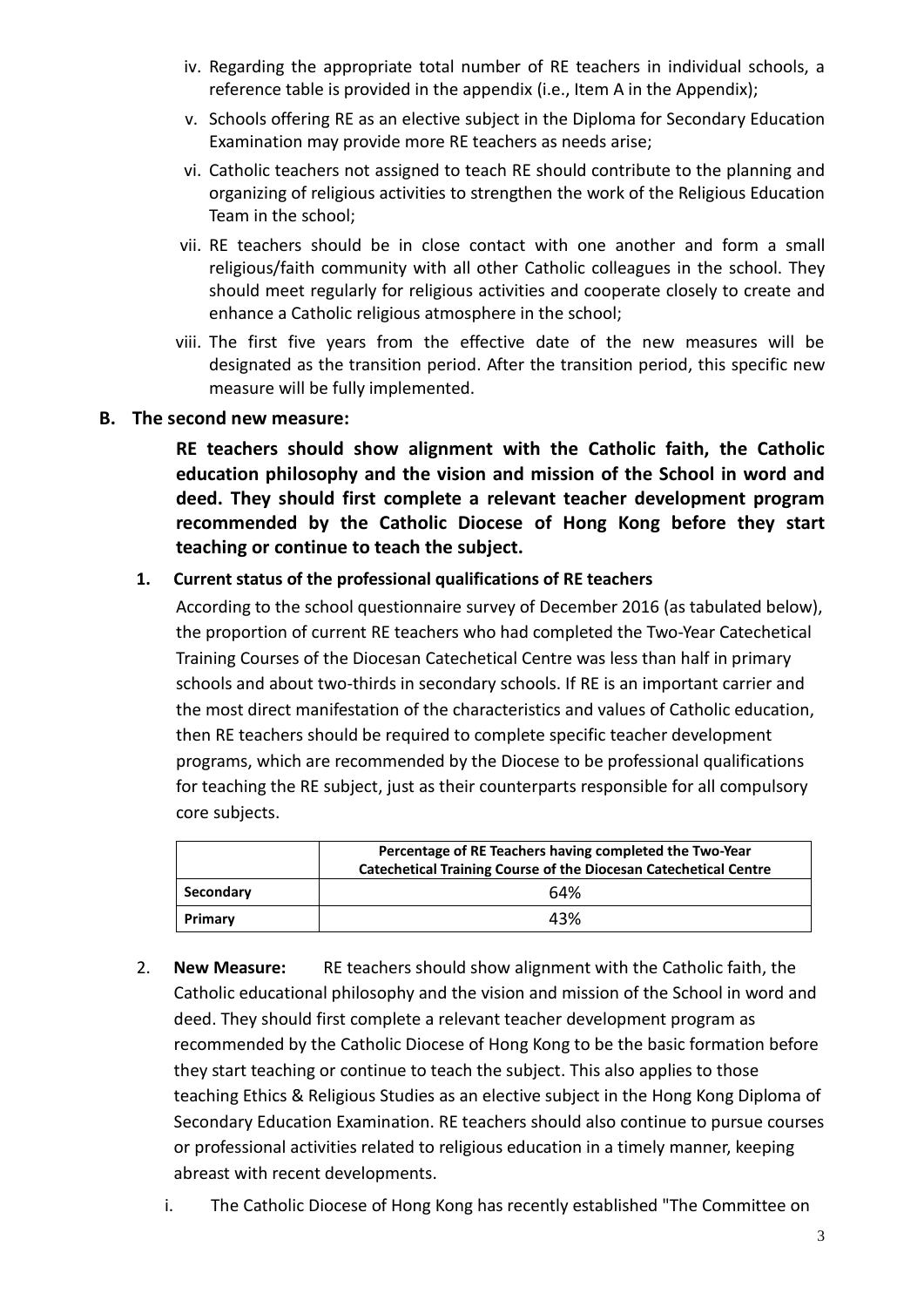the Professional Development of Religious Education Teachers in Hong Kong Catholic Schools" (hereinafter referred to as " The Committee on the PD of RE Teachers" or "CPDRET") as a standing sub-committee of the Hong Kong Catholic Board of Education to be responsible for the deliberation, review and subsequent recommendation regarding the professional development of RE teachers including their pre-service formation and continual in-service education, the evaluation of relevant programs and of the progressive needs of RE teachers at various stages of their professional advancement, etc.

- ii. The Diocese will announce to all Catholic schools the relevant programs recommended via the Catholic Education Office with updates at appropriate time intervals.
- iii. The programs recommended by the Diocese for RE teachers cannot be taken as a substitute for the Post Graduate Diploma in Education Programme stipulated for the application for teacher registration with the Education Bureau.
- iv. The first five years from the effective date of the new measures will be designated as the transition period. During the transition period teachers who have not fully completed the RE teacher formation programs recommended by the Diocese can still continue to teach the subject. After the transition period, the new measures will be fully implemented. Teachers of Catholic schools should have completed an RE teacher formation program recommended by the Diocese before they are to teach the subject.
- v. Individual teachers who have been teaching RE before the effective date of the new measures, if for a very special reason and due to unforeseen circumstances, fail to complete a formation program recommended by the Diocese during the transition period, they may apply to the Catholic Education Office for a maximum of a 3-year extension of the transition period via the principals of their schools within one year after the end of the official transition period, making up a maximum of 8 years of transition for these special cases.
- vi. After the end of the transition period, RE teachers who have completed a recommended program and are still serving as RE teachers in Catholic schools should complete continual development programs recommended by the Committee on the PD of RE Teachers (CPDRET) every five years.
- vii. In order to ensure that schools can cope with unforeseen personnel changes when assigning teaching duties, if after the transition period a newly recruited teacher who has not yet completed a teacher formation program recommended by the Diocese needs to be assigned RE lessons, the principal should apply for him/her annually to the Catholic Education Office to become a temporary RE teacher. The temporary RE teacher should complete a teacher formation program as recommended by the Diocese within 3 years. If there are special reasons, the principal may apply for him/her an extension of the temporary status at the end of the three-year period.
- viii. In view of this new measure, school principals are to perform some related administrative tasks accordingly: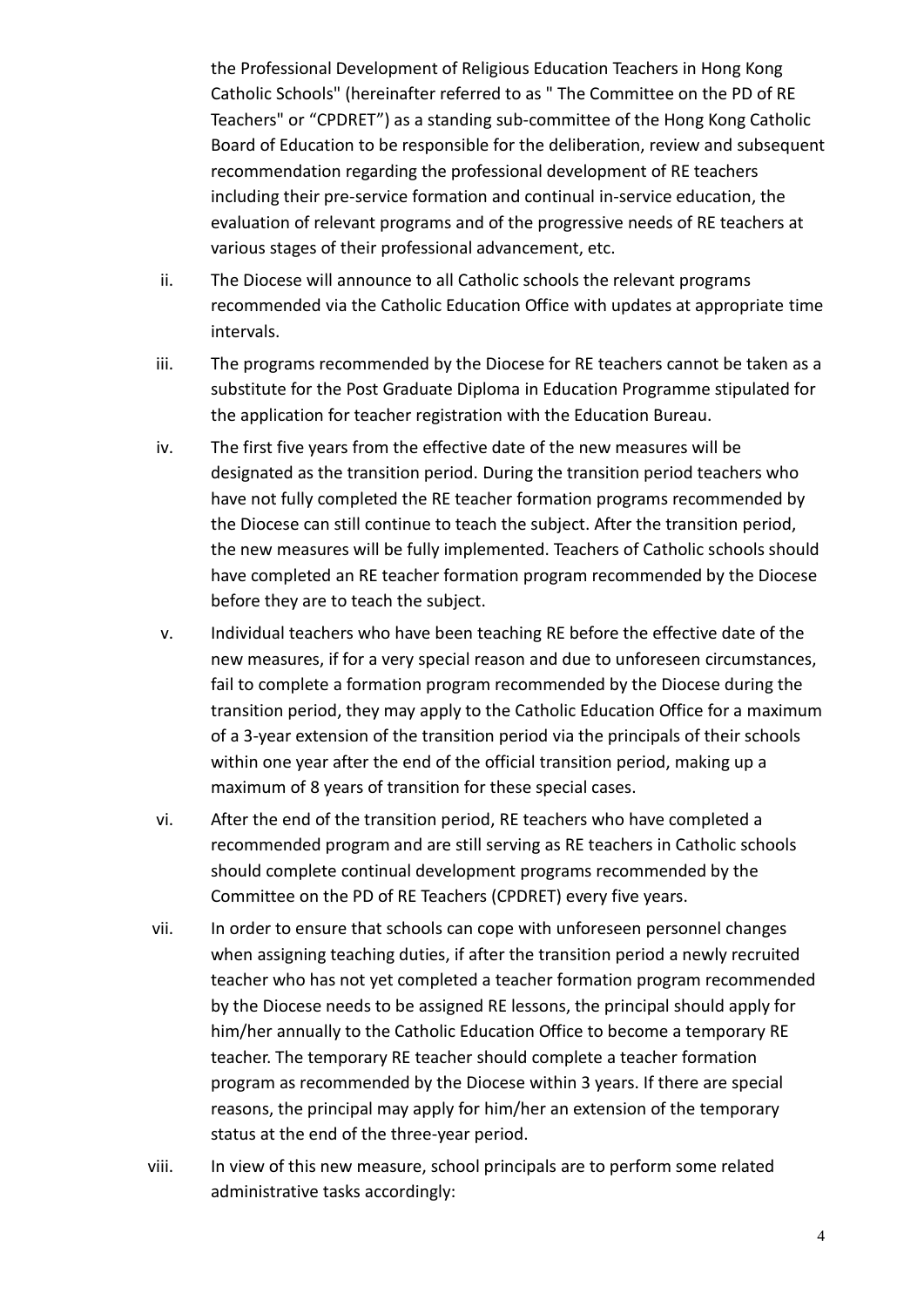- a To discuss with the RE teachers and other Catholic teachers the future manpower allocation and deployment of the RE department, and arrange for teachers who have not yet completed any recommended program to complete one during the 5-year transition period. At present, the Diocese has, as a temporary measure, already recommended the "Two-Year Catechetical Training Course" offered by the Diocesan Catechetical Centre, and the "Diploma Course for Religious & Moral Educators of Catholic Schools (to be completed in 2 to 5 years)" offered by the Caritas Institute of Higher Education;
- b To keep copies of the certificates obtained each year by RE teachers completing relevant courses recommended by the Diocese;
- c To verify each year that all RE teachers have met the developmental requirements made known by the Catholic Education Office in accordance with the recommendations made by the Committee on the PD of RE Teachers (CPDRET);
- d To instruct RE teachers to prepare their own training and continual professional development records;
- e To report the following information to the IMC and the Catholic Education Office:- details of the Sacraments of Initiation received by RE teachers, their initial RE formation and continual development, their applications to the CEO for special permission and other relevant data;
- f To apply to the IMC for reasonable funding for provision of subsidies to RE teachers who are assigned to attend relevant programs to facilitate the development of the RE subject and the deployment of its teaching staff, as the EDB does not offer any relevant teacher development courses and activities free of charge, as it regularly does for virtually all other subjects.

## **C. The third new measure: Schools should set up a special post of Religious Education Coordinator(REC)**

## **1. Current duties and ranks of "Religious Education Coordinators"**

- i. The prominence of the religious atmosphere in a Catholic school as well as the inheritance and actualization of the Catholic values totally hinge on the manifestation and testimony of faith in the daily lives of Catholic teachers and students in the school. They also depend on the quality and quantity of religious elements in the school's formal, informal and hidden curricula of both RE and other subjects. The school should have a senior teacher specially assigned to assist the principal in the planning and the promoting of school-wide religious education, in leading relevant teachers and pastoral staff to actively plan for and promote the overall faith formation among staff and students of the school community, in both the specific and the broad sense of religious education.
- ii. In order to fulfil the above-mentioned duties, this specially assigned senior teacher should have the corresponding spiritual attributes and authority to work closely with the heads of various subjects and teams especially those related to the formation of students' character, to plan for and assist in the promotion of religious atmosphere,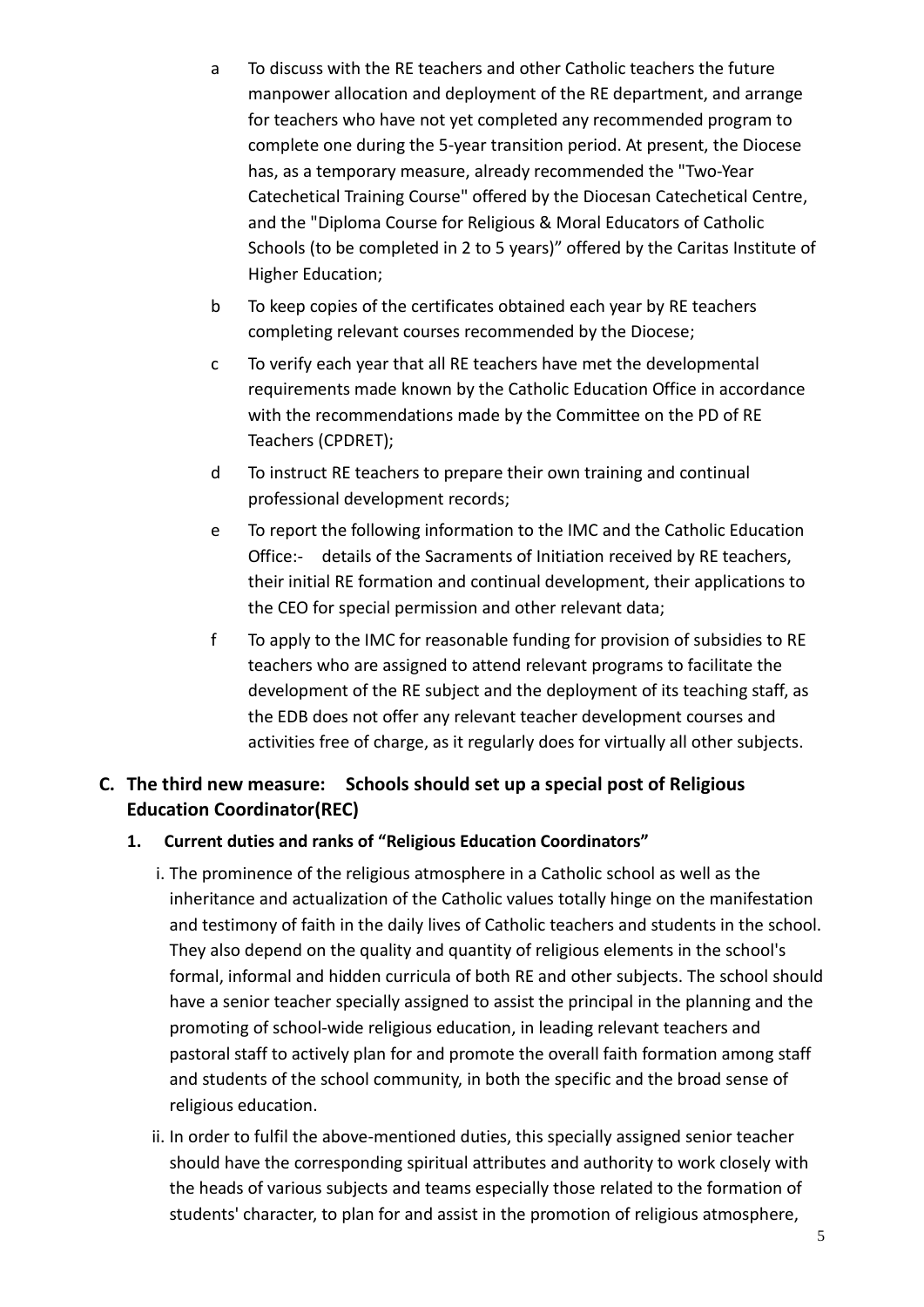relevant subject content and related activities. To this end the rank should be at least commensurate with that of a senior graduate teacher or even a vice principal (of either a substantive or school-based rank). However, according to the findings of the school questionnaire survey held in December 2016 (as tabulated below), about half of the current "RECs" in secondary schools, or even more "RECs" in primary schools, had not yet been granted sufficient authority to enable them to perform effectively and take full responsibility for school-based religious and moral education in both its specific and broader sense.

|           | <b>With REC</b> | Rank of Current REC & Percentage of Each in Schools Surveyed |                |                 |                    |     |
|-----------|-----------------|--------------------------------------------------------------|----------------|-----------------|--------------------|-----|
| Secondary | 91%             | SPSM 7%                                                      | <b>PSM 20%</b> | <b>APSM 37%</b> | <b>Other Ranks</b> | 36% |
| Primary   | 91%             | <b>PGM 9%</b>                                                | <b>SGM 43%</b> | GM 27%          | <b>Other Ranks</b> | 21% |

### 2. **New Measure:**

The school should set up in due course a special post of Religious Education Coordinator (REC), the bearer of which is meant to be an ex-officio member of the school's core leadership team, so that the RE Coordinator and the Principal will together assume responsibility for the effectiveness of the school's religious and moral education.

- i. Duties: The REC is the leader and coordinator of the school's religious and moral education. He/She (hereafter referred to as "he") should be involved in the teaching of the RE subject, and depending on his workload, he may serve or need not serve as the head or deputy head of the RE department. He should be assisting the principal in planning the school-wide religious education and should lead relevant teachers to actively plan for and promote the school's overall religious education, Catholic values and spiritual formation, including the formal or informal, subject-based or interdisciplinary and even the hidden curricula of RE and other subjects, that is, Religious Education in both the specific and the broad sense.(*This special post serves to promote and enhance the religious elements within various disciplines, the development of the RE subject and the RE Team, the pastoral care for teachers, students and parents, and the liaison with parishes, and to establish online resource platforms for religious education. See Appendix: Item B, for details of proposed Job Specifications.*)
- ii. School-based adjustment of the title and duties of the "REC": Schools may alter some minor items in the proposed job specifications in response to their school-based needs. However, it should be ensured that the job contents as listed in the Appendix to this document are executed by appropriate teachers. The corresponding school-based adjustment made to the title of this post may take the form of "Coordinator of Religious Education and ……….", that is, "Religious Education" should be highlighted as its primary concern.
- iii. Rank and Title:
	- a Depending on the duties and responsibilities assigned by the school, the IMC may consider accepting a competent REC with experience to apply for promotion to a higher rank in the teaching staff establishment;
	- b Title: If necessary or for administrative convenience, the IMC may, at an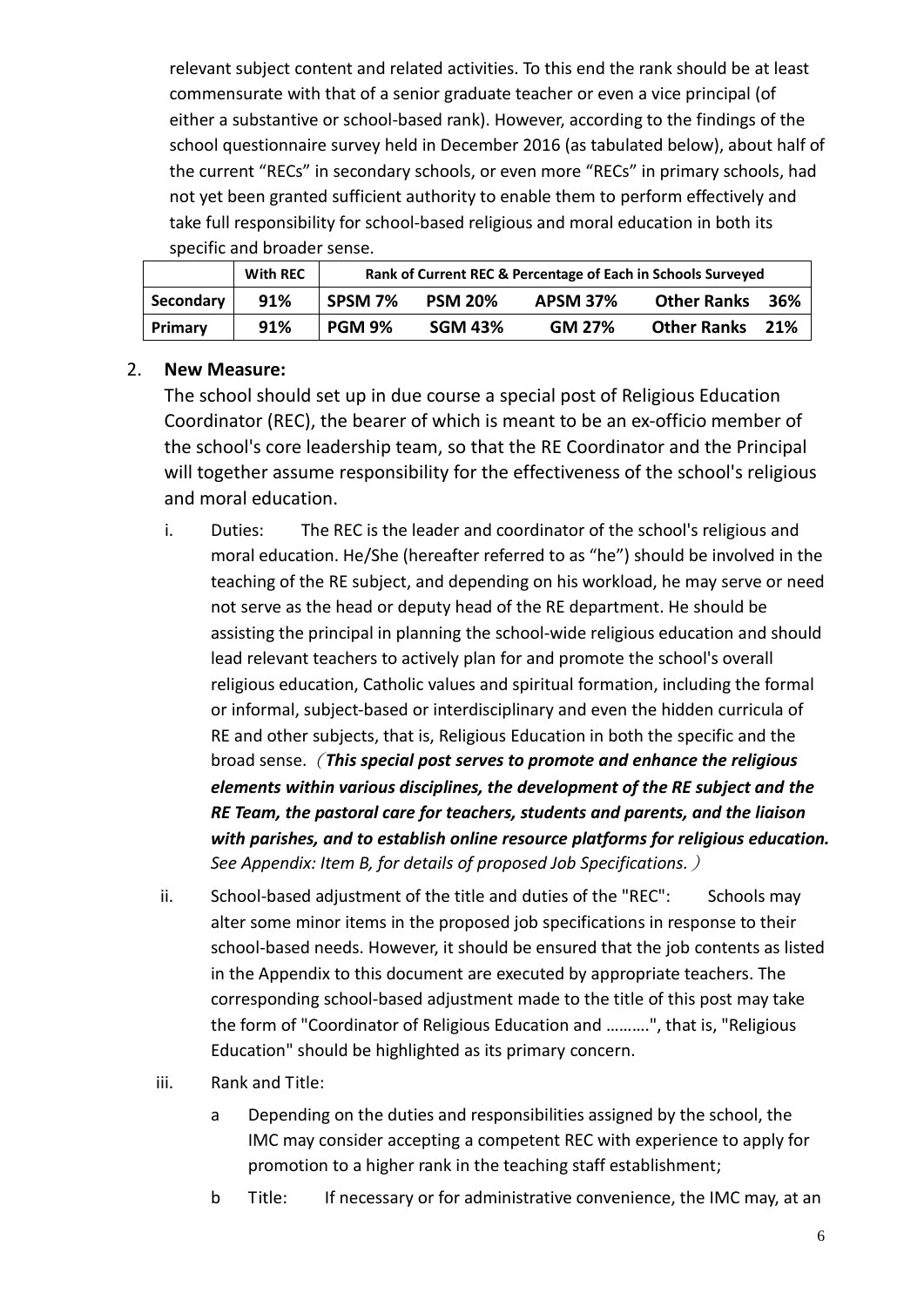appropriate time, create for this post an appropriate school-based job title of "Assistant Principal / Vice Principal (Religious Education)", which is not necessarily related to any substantive rank or remuneration.

- iv. Schools considering the establishment of this REC for the first time may achieve it in stages: (1) To arrange a suitable teacher to serve in this acting position; (2) Depending on the abilities and performance of the teacher, to consider the need to arrange for other colleagues to take up the position on a rotational basis so as to share the responsibility and nurture more talents; (3) When time is ripe, the IMC is to consider including this special post to be one of the positions for promotion, in order to enable qualified and competent members of the staff to apply for it. Schools must observe the applicants objectively and assess them from multiple perspectives, before empowering their RECs with added responsibilities and authority. Schools must treat all eligible applicants for promotion fairly and impartially in accordance with their established procedures.
- v. Qualifications:
	- a A teacher should have completed relevant programs recommended by the Diocese for RE teachers and should possess outstanding relevant teaching and leadership experience;
	- b Teachers should also pursue further developmental programs recommended for RECs by the Diocese to enhance their enthusiasm and competence in promoting the unique mission of the Catholic School;
	- c Applicants for all promotional ranks must have also fulfilled every relevant requirement of the Education Bureau for promotion to such ranks, including the completion of training courses prescribed by the Education Bureau.
- vi. Performance appraisal: The principal should establish a performance appraisal procedure with its content and criteria in line with the assigned duties of the REC. The principal should write performance appraisal reports on the REC on a regular basis in accordance with the school's performance appraisal mechanism. The IMC can meet with the principal and the REC to provide guidance and support when necessary.
- vii. It is recommended that schools start moving on to achieve the above aims as soon as possible, by strategically deploying and continually training the much required manpower. Schools should set a school-based time schedule for smooth transition to full implementation of this new measure, which may take 5 to 8 years starting from the effective date of this new measure.

## **Implementation and Follow-up of the New Measures**

- **A. The Catholic Education Office is vested with the responsibility to implement the above measures by the Bishop of the Catholic Diocese of Hong Kong** 
	- 1. The Catholic Education Office has been appointed to take charge of all practical work in relation to the implementation of the new measures, including communicating with the Diocesan, the Religious and the Caritas School Sponsoring Bodies and the Incorporated Management Committees of their schools, so that they can thoroughly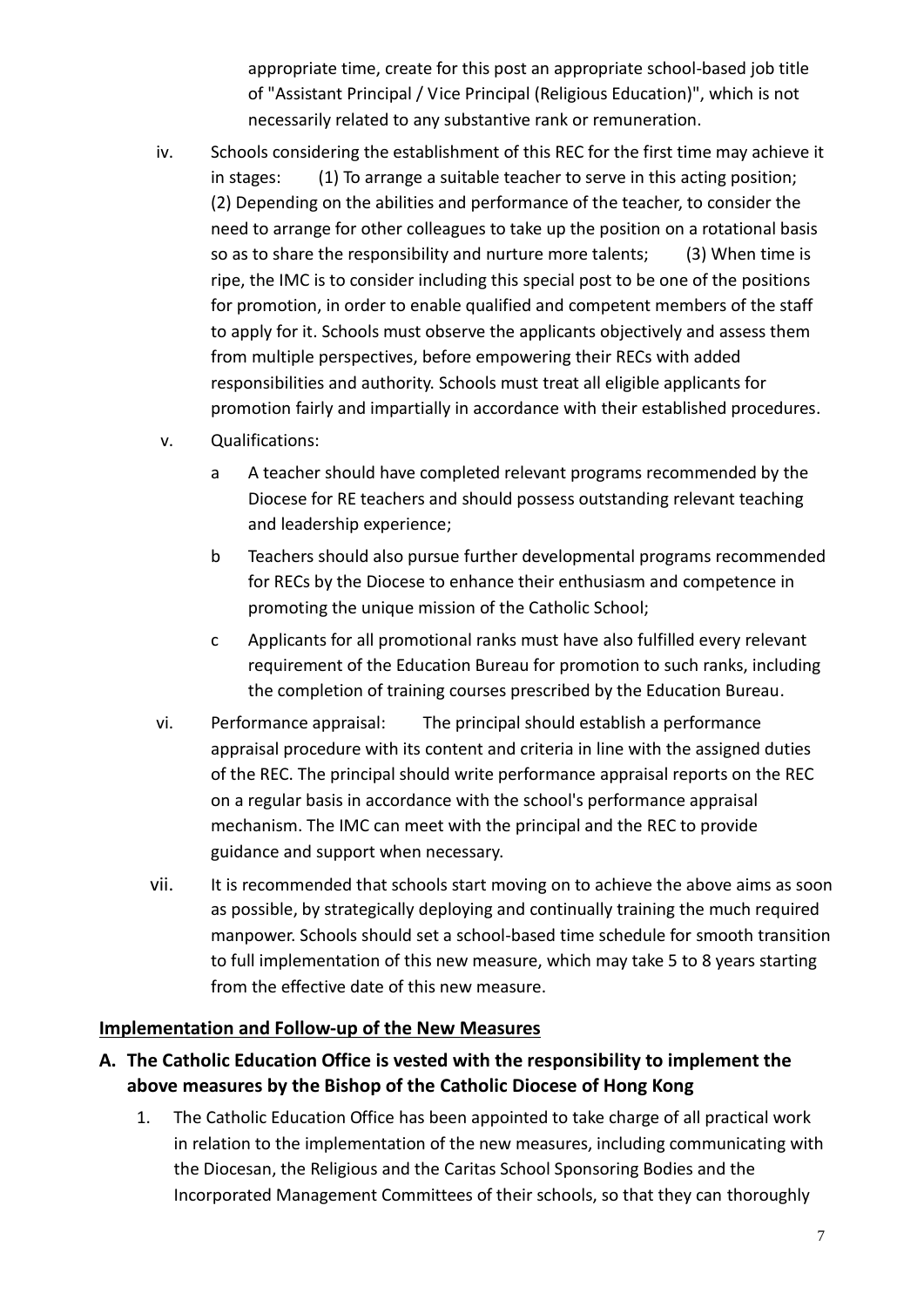understand, align with and accomplish the undertaking to implement the new measures.

- 2. The Catholic Education Office will study and develop relevant viable and prioritized support services to facilitate the implementation of these new measures, such as:
	- a To organize learning circles for interested Religious Education Coordinators, with the aim of mutual enrichment through professional exchange and sharing of faith;
	- b To organize sharing sessions or workshops for teachers of RE and various other subjects, so as to explore how the teaching content of various subjects may be imbued with elements of the Catholic faith and values;
	- c To visit Catholic schools and provide professional advice on relevant curriculum development and effectiveness of classroom teaching;
	- d To conduct pilot schemes among schools to strategically plan and systematically promote school-wide activities related to faith and spirituality.
- 3. The Catholic Education Office will maintain close contact and communication with the Committee on the PD of RE Teachers (CPDRET) for the continual implementation of these new measures in Catholic schools.
- 4. The Catholic Education Office will regularly collect relevant data from all Catholic primary and secondary schools on the implementation of these new measures and will report to the Catholic Board of Education in due course.
- 5. The Catholic Education Office will review the implementation progress three years after the relevant new measures have come into effect. If necessary adjustment will be recommended.

## **B. Effective date and transition period of the new measures**

- 1. The above three new measures to enhance Religious Education in Catholic schools in Hong Kong will take effect on September 1, 2019.
- 2. Regarding the first two new measures, namely that RE teachers should specialize in teaching the RE subject and that they should first complete a relevant teacher development program as recommended by the Diocese, a five-year transition period will commence from the effective date till August 31, 2024.
- 3. As regards the third new measure, namely that schools should set up a special post of Religious Education Coordinator to carry out all relevant duties, the Catholic Education Office will review its progress at least once every four years.

## **C. Enquiries**

For enquiries about the contents of this document, please call the Catholic Education Office at Tel. No. 2881 6163 and contact Ms. Mary Chan (Secondary Schools), Mr. Julian Yip (Primary Schools), Ms. May Yeung (Administration & Development), or the undersigned.

> Peter C. Y. LAU Episcopal Delegate for Education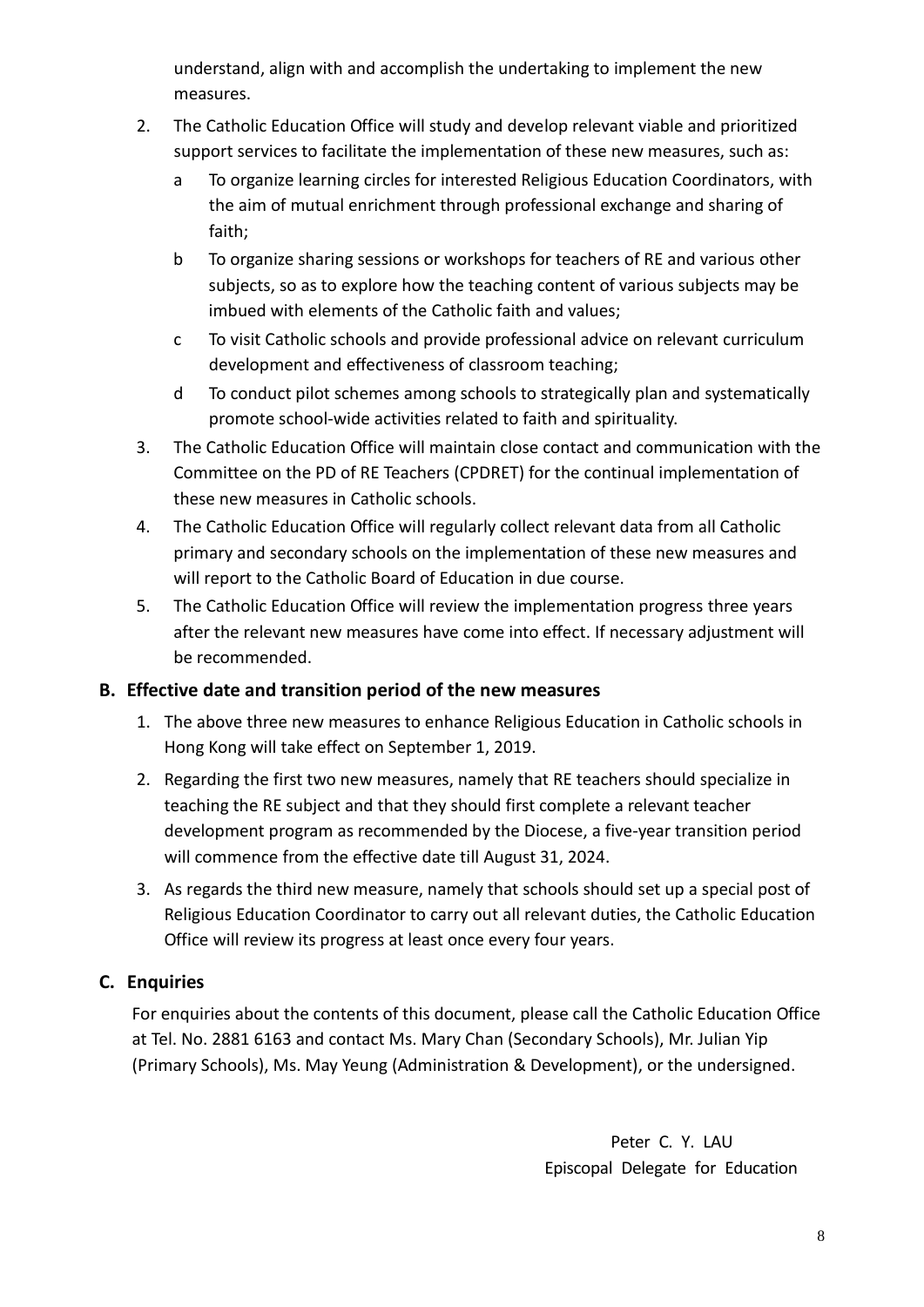## **New Measures to Enhance Religious Education in Hong Kong Catholic Schools Appendix**――**Supplementary Suggestions**

## **A. On the first new measure: Religious Education lessons to be assigned only to teachers especially responsible for the RE subject**

1. Religious Education (hereafter referred to as "RE") lessons taken up by individual RE teachers of secondary and primary schools should preferably not be too few. Generally speaking, they may account for about one-third of the total teaching load of each individual RE teacher, who in principle teaches only one other subject. An RE teacher would teach more than two subjects simultaneously only when there is grave and sufficient reason.

| No. of Classes in Primary Schools   | No. of RE Teachers for Reference   |  |  |
|-------------------------------------|------------------------------------|--|--|
| Less than 13 classes                | 2-3 teachers                       |  |  |
| 13-18 classes                       | 3-4 teachers                       |  |  |
| 19-24 classes                       | 3-5 teachers                       |  |  |
| 25-30 classes                       | 3-6 teachers                       |  |  |
| More than 30 classes                | 3-7 teachers                       |  |  |
|                                     |                                    |  |  |
| No. of Classes in Secondary Schools | No. of RE Teachers for Reference * |  |  |
| Less than 19 classes                | 2-3 teachers                       |  |  |
| 19-24 classes                       | 3-5 teachers                       |  |  |
| 25-30 classes                       | 3-6 teachers                       |  |  |
| More than 30 classes                | 3-7 teachers                       |  |  |

2. Schools can arrange teaching manpower for the RE subject according to the number of classes. The following tables are for reference only.

> (\* Schools offering the school-based Ethics & Religious Studies as an elective subject may increase the number of RE teachers as needed.)

## **B. On the third new measure: To set up a special post of Religious Education Coordinator in due course**

## 1. Introduction of the role of the Religious Education Coordinator:

The Religious Education Coordinator (hereafter referred to as "REC") is the leader of the religious education team of a Catholic school. He/She (hereafter referred to as "he") has the role of a curriculum coordinator and leader. He should also teach the RE subject and, depending on his workload, may serve or need not serve as the head or the deputy head of the subject department. He leads the school alongside the principal to continually kindle the passion of Catholic teachers, encouraging them to create a religious atmosphere and culture in the school, to support teachers in other disciplines to plan for inclusion and promotion of religious elements in the learning experience of their subjects inside and outside the classroom, to effectively promote the religious education of the whole school, and to secure the Catholic values in the hearts of staff and students.

## 2. Purpose of setting up the post of REC

- $(i)$  To stimulate all students
	- a. To help them pursue spiritual growth, to align with the Gospel spirit, to foster a loving heart that is compassionate and ready to serve the needy and the weak;
	- b. To formulate one's life plan from a Catholic perspective and to discern one's orientation in life;